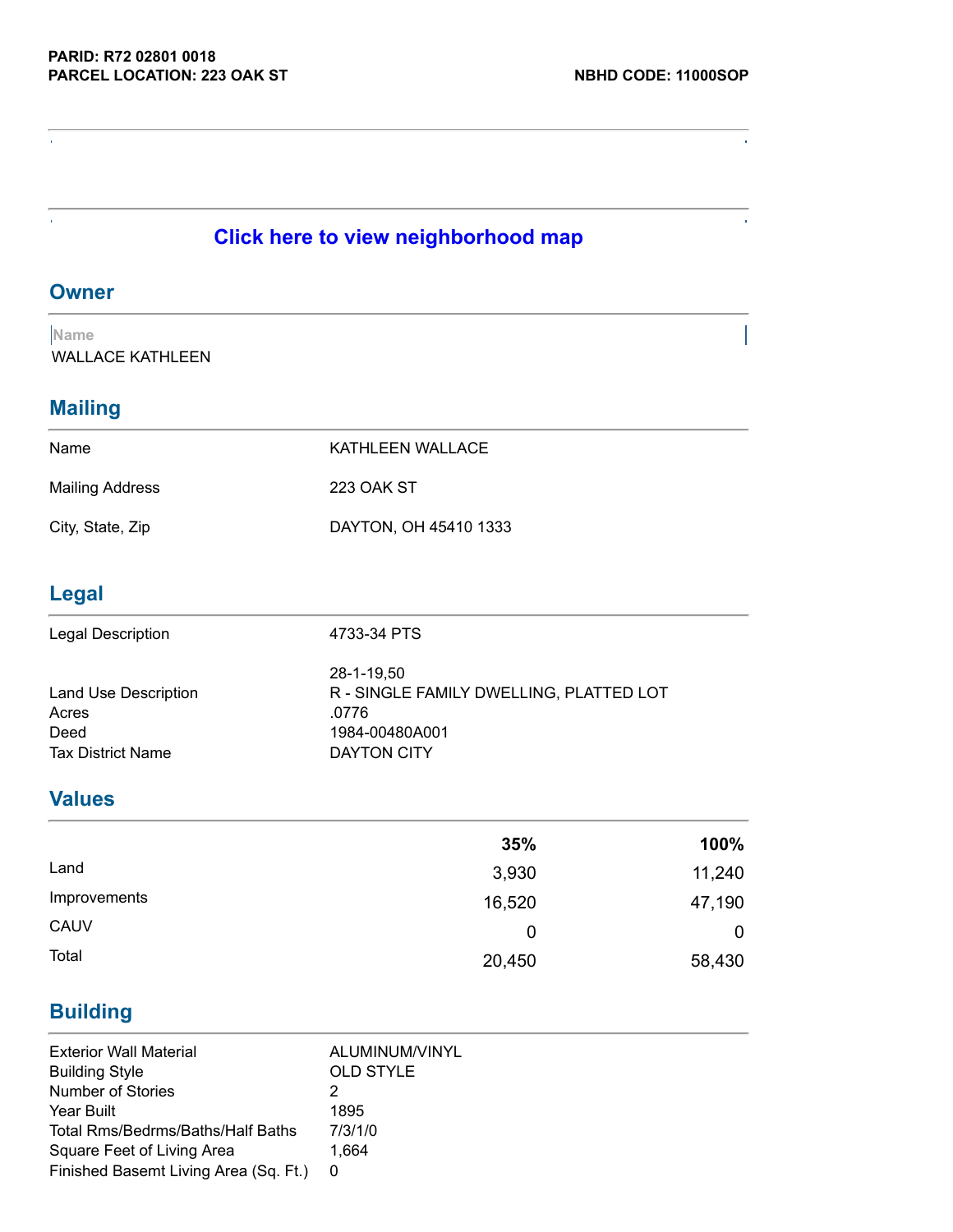| Rec Room (Sq. Ft.)            |                     |
|-------------------------------|---------------------|
| <b>Total Square Footage</b>   | 1.664               |
| <b>Basement</b>               | <b>FULL</b>         |
| Central Heat/Air Cond         | <b>CENTRAL HEAT</b> |
| <b>Heating System Type</b>    |                     |
| <b>Heating Fuel Type</b>      | GAS                 |
| Number of Fireplaces(Masonry) |                     |
| Number of Fireplaces(Prefab)  |                     |

### **Current Year Special Assessments**

| 11777-APC FFE                        | \$21.50 |  |
|--------------------------------------|---------|--|
| 41000-M.C.D. MIAMI CONSERVANCY DIST  | \$56.18 |  |
| 41100-MCD/AP MCD/AQUIFER PRES SUBD   | \$1.00  |  |
| 41001-MCD DAM SAFETY INITIATIVE FUND | \$18.38 |  |
|                                      |         |  |

# **Current Year Rollback Summary**

| Non Business Credit           | -\$158.86    |
|-------------------------------|--------------|
| <b>Owner Occupancy Credit</b> | $-$ \$36.36  |
| Homestead                     | $-$ \$624.62 |
| City of Dayton Credit         | \$0.00       |
| <b>Reduction Factor</b>       | $-$719.60$   |

#### **Tax Summary**



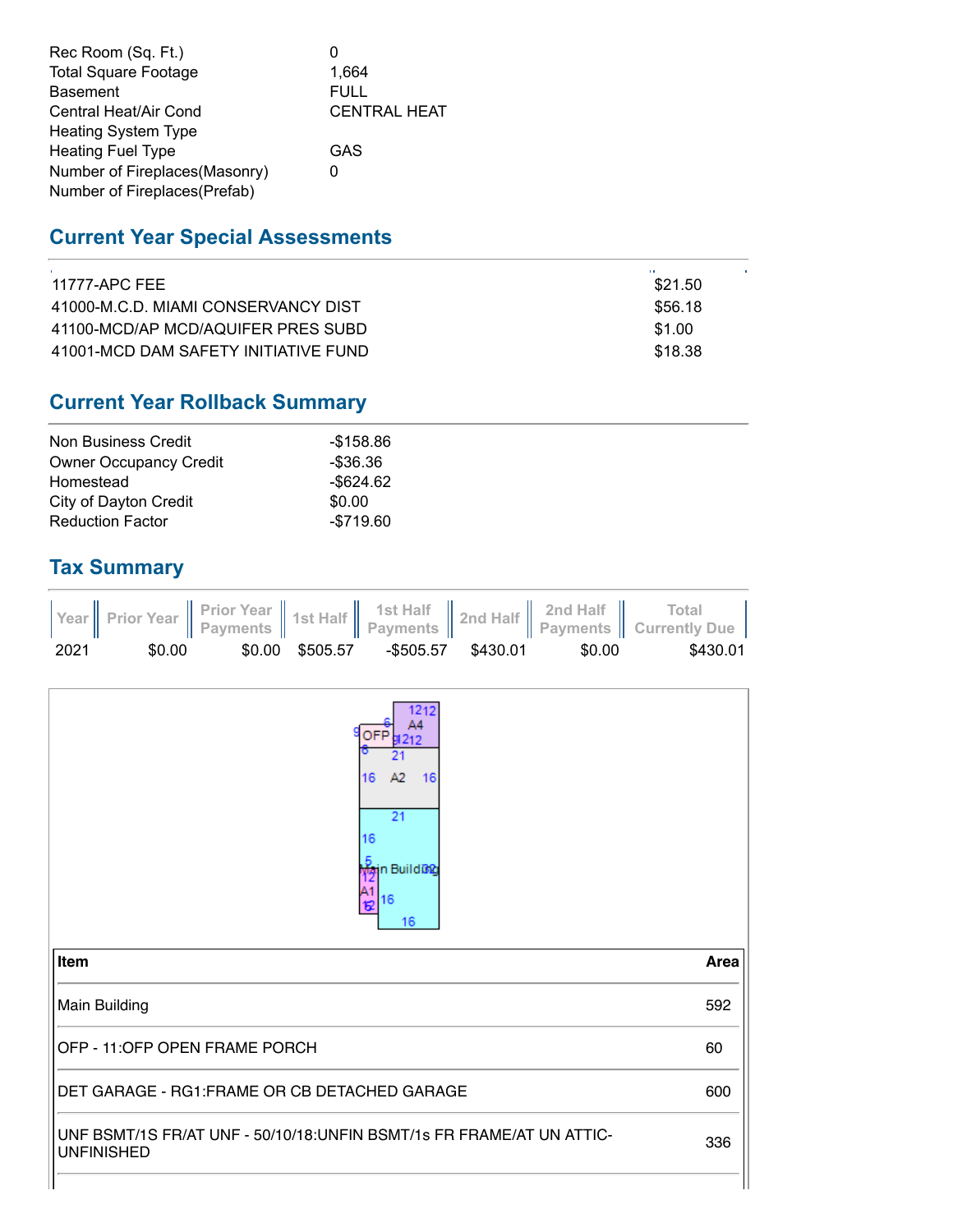| 600 |
|-----|
| 54  |
| 144 |
|     |